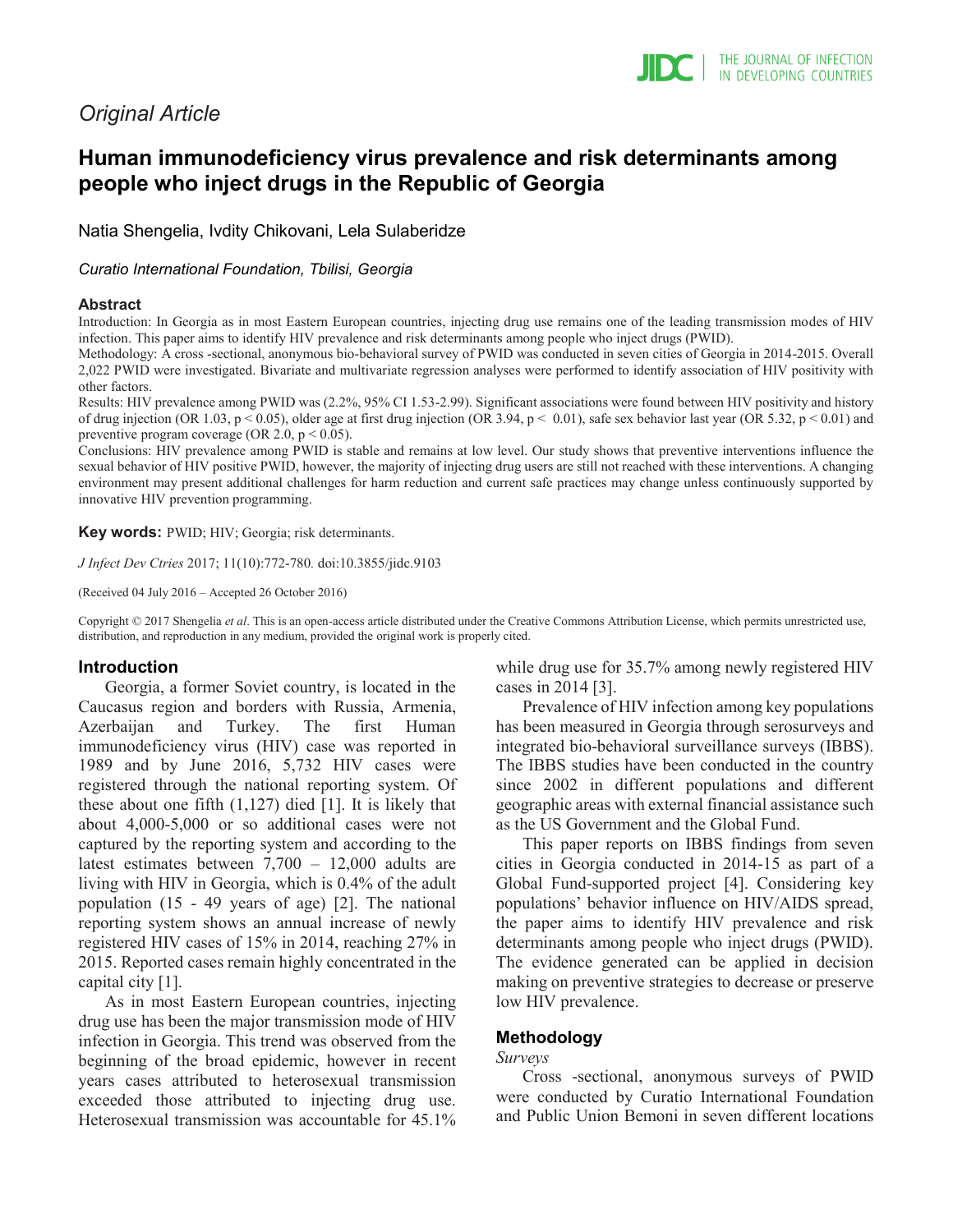of Georgia: Tbilisi, Gori, Telavi, Zugdidi, Batumi, Kutaisi and Rustavi in 2014-15. Participants were recruited through respondent-driven sampling (RDS) that represents a modified form of snowball sampling. RDS is a widely used method applied hard to reach populations [5]. The scientific literature suggests that RDS methodology allows the recruitment of study participants as close to a representative sample as possible [6]. RDS is based on the premise that peers are better able to recruit other members of hidden populations within their own group than outreach workers or researchers. The system uses mathematical weighting to compensate for non-random sampling [7]. The researchers select a small number of "seeds" who represent the target population and are the first participants in the study. These seeds then recruit a restricted number of individuals from their network who in turn invite their peers to the study in the same way, recruiting continues until the desired sample size is reached [6].

## *Inclusion criteria and ethics*

Inclusion criteria for the study were: age 18 years and older; drug injection in the month prior the survey; being a resident of a selected location and the ability to complete an interview in Georgian. The desired sample sizes were reached in all seven locations. The study protocol and questionnaires were approved by the Ethical Committee of the HIV/AIDS Patients Support Foundation (certificate 762/863 of 31.10.2014). The survey instrument was based on a standardized behavior questionnaire for PWID provided in the Guidelines for Repeated Behavior Surveys in Populations at Risk for HIV [8]. The participants were informed that their participation in the study was completely voluntary. Face-to-face individual anonymous interviews were conducted by trained interviewers.

## *Detection of biomarkers*

The biomarker component of the study involved analysis of blood specimens for HIV at the Infectious Diseases, AIDS and Clinical Immunology Research Center. Genscreen Ultra HIV (BIO-RAD, Marnes-la-Coquette, France) test system was used for HIV screening. HIV positive samples were tested with Western Blot (Western Blot HIV Blot 2.2, MP Biomedicals Asia Pacific Pte. Ltd. Singapore, Malaysia) confirmatory test.

# *Statistical methods*

The main variable of interest was HIV positivity. The factors included in the bivariate analysis were grouped in the following categories: a) sociodemographic; b) history of injecting drug use c) sex behavior and d) other factors. Socio-demographic characteristics included age, gender, city of residence and education level of PWID. A history of injecting drug use included the following variables: median years of drug use, age at first drug injection, frequency of injection last month, membership of a regular injecting group, last safe injection (defined below), sharing of a needle or syringe during last month, type of drugs injected last month, injection practice in another city or country during last year, sharing practice in another city or country. Last safe injection was defined as - no use of a needle/syringe previously used by somebody else, no use of a needle/syringe left at a place of gathering, no use of a syringe prefilled by somebody else without his presence, no use of shared equipment, no use of drug solution from shared container prepared without his/her presence. Type of drugs included heroin, desomorphine, and homemade amphetamine-type stimulants (Vint and Jeff) injected solely or in combination with other drugs. Selected drugs included those most frequently mentioned among the drug injectors. Sexual behavior included safe sex practice at last intercourse with any type of partner (regular, occasional or paid) and safe sex behavior last year defined as consistent condom use with any type of partner. History of imprisonment or detainment last year, preventive program basic coverage (defined below), HIV testing practice last year and knowing the result were grouped under other factors. Preventive program basic coverage was defined as awareness about HIV testing possibilities and receipt at least one of the following: a sterile injecting equipment, a condom, a brochure/ pamphlet/ booklet, a qualified educational information during last 12 months.

Analysis was done for the combined sample from all seven study locations in SPSS (19.0) and  $p < 0.05$ was taken as statistically significant. Chi-squared tests were used to identify statistically significant differences between groups. Unadjusted associations were determined by bivariate logistic regression and the factors found to be statistically significant in the bivariate analysis were further included in the multivariate logistic regression model.

Safe sex behavior at last intercourse and safe sex practice last year showed positive correlation, (Pearson correlation between these two variables was 0.79;  $p \le$ 001), therefore the former variable was dropped from the multivariate regression model as consistent condom use with any type of partner last year better represented overall sex behavior.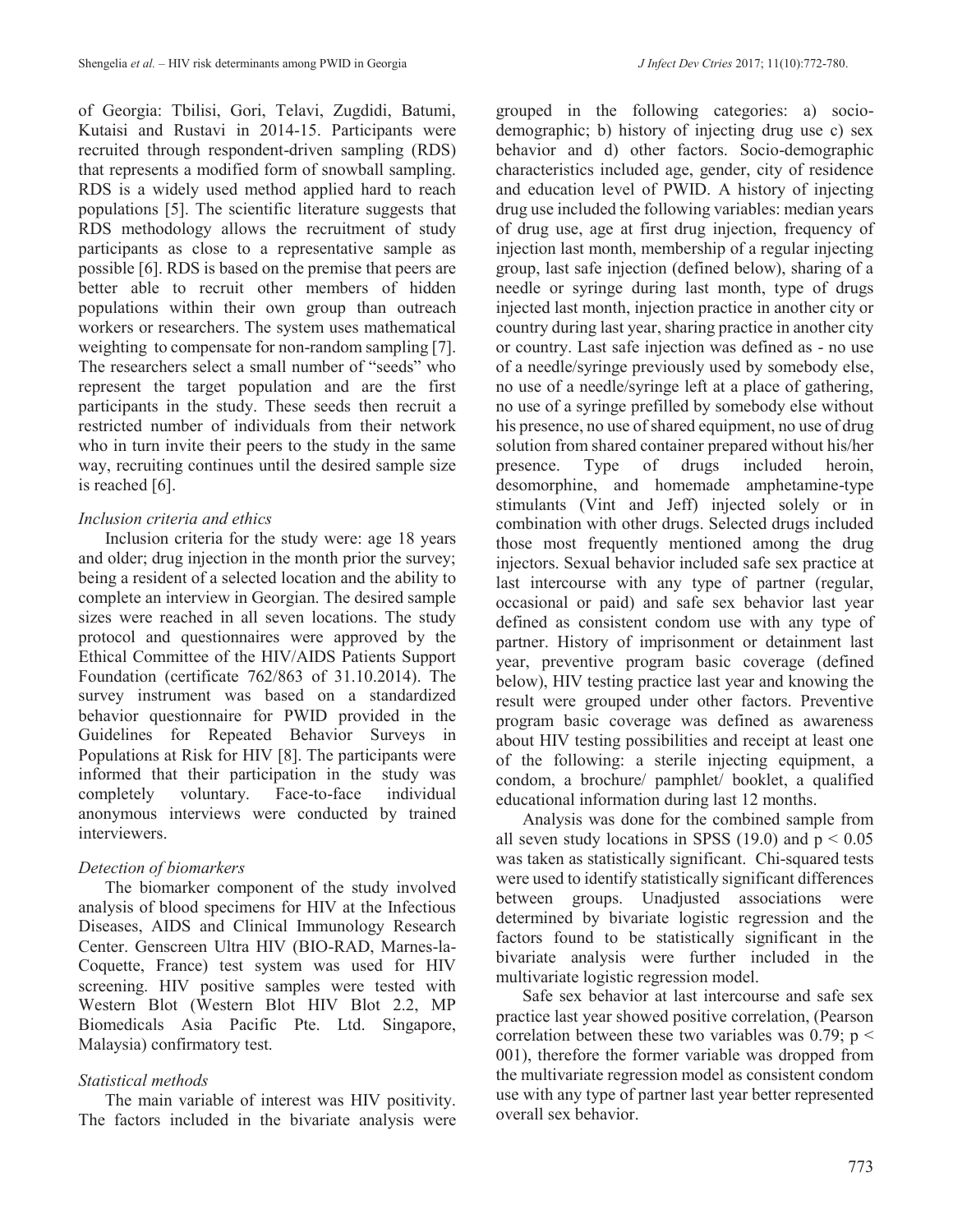|  | Table 1. Characteristics of PWID in seven cities in the republic of Georgia 2015. |  |
|--|-----------------------------------------------------------------------------------|--|
|--|-----------------------------------------------------------------------------------|--|

| Characteristics             |                                                     |                                         | $N = 2022$     |
|-----------------------------|-----------------------------------------------------|-----------------------------------------|----------------|
| <b>HIV</b> prevalence       | HIV positive                                        |                                         | 2.2%           |
|                             | Age (years)                                         | Median                                  | 39.0           |
|                             | Gender                                              | Male                                    | 98%            |
| Socio-demographic           | Education                                           | None or Primary 1-4 class or            | 59.9%          |
|                             |                                                     | Secondary or vocational school          |                |
|                             |                                                     | Higher or incomplete higher             | 40.1%          |
|                             | City of residence                                   | Tbilisi                                 | 17.7%          |
|                             |                                                     | Gori                                    | 14.2%          |
|                             |                                                     | Telavi                                  | 14.1%          |
|                             |                                                     | Zugdidi                                 | 14.1%          |
|                             |                                                     | Batumi                                  | 13.7%          |
|                             |                                                     | Kutaisi                                 | 14.0%          |
|                             |                                                     | Rustavi                                 | 12.2%          |
|                             | History of injecting drug use (years)               | Median                                  | 20.0           |
|                             |                                                     | $=19$                                   | 54.6%          |
|                             | Age at first injecting drug use (years)             | 20-24                                   | 32.3%          |
|                             |                                                     | $25+$                                   | 13.0%          |
|                             |                                                     | Heroin only                             | 31.9%          |
|                             | Heroin injection last month                         | Heroin+ any other drugs                 | 26.3%          |
|                             |                                                     | Any other drugs                         | 41.8%          |
|                             |                                                     | Desomorphine only                       | 6.9%           |
|                             | Desomorphine injection last month                   | Desomorphine + any other drugs          | 10.4%          |
|                             |                                                     | Any other drugs                         | 82.6%          |
|                             |                                                     | Amphetamine only                        | 4.4%           |
|                             | Amphetamine injection last month                    | Amphetamine+ any other drugs            | 8.4%           |
| <b>History of injecting</b> |                                                     | Any other drugs                         | 87.2%          |
| drug use                    | Member of a regular injecting group                 | yes                                     | 58.4%          |
|                             | Frequency of injection last month                   | Once a week or less                     | 75.0%          |
|                             |                                                     | Several times a week or more            | 25.0%          |
|                             | Last safe injection                                 | Yes                                     | 80.4%          |
|                             | Ever shared needle or syringe that had been used by | No                                      | 81.9%          |
|                             | anybody else before last month                      |                                         |                |
|                             | Injected in another city during last year           | Yes                                     | 50.9%          |
|                             | Injected in another country last year               | Yes                                     | 42.5%          |
|                             |                                                     | Yes                                     | 2.5%           |
|                             | Sharing practice in another city last year          | No                                      | 48.4%          |
|                             |                                                     | Didn't inject in other cities           | 49.1%          |
|                             |                                                     | Yes                                     | 6.1%           |
|                             | Sharing practice abroad last year                   | No                                      | 36.4%<br>57.5% |
|                             |                                                     | Didn't inject in other countries<br>Yes | 14.6%          |
|                             |                                                     | No                                      | 79.0%          |
|                             | Safe sex behavior last year                         | Didn't have sex                         | 6.4%           |
|                             | Sexual regular partners last year                   | Yes                                     | 78.4%          |
|                             | Sexual paid partners last year                      | Yes                                     | 76.0%          |
| <b>Sex behavior</b>         | Sexual occasional partners last year                | Yes                                     | 52.6%          |
|                             |                                                     | Yes                                     | 33.4%          |
|                             | Safe sex practice at last intercourse               | No                                      | 60.2%          |
|                             |                                                     | Didn't have sex                         | 6.4%           |
|                             | Homosexual contacts last year*                      | Yes                                     | 0.4%           |
|                             |                                                     | Yes                                     |                |
| Other                       | History of imprisonment or detainment last year     | Yes                                     | 20.5%          |
|                             | Received HIV test last year and know their results  |                                         | 25.4%<br>32.2% |
|                             | Preventive program basic coverage                   | Yes-covered                             |                |

Denominator -1982 male respondents.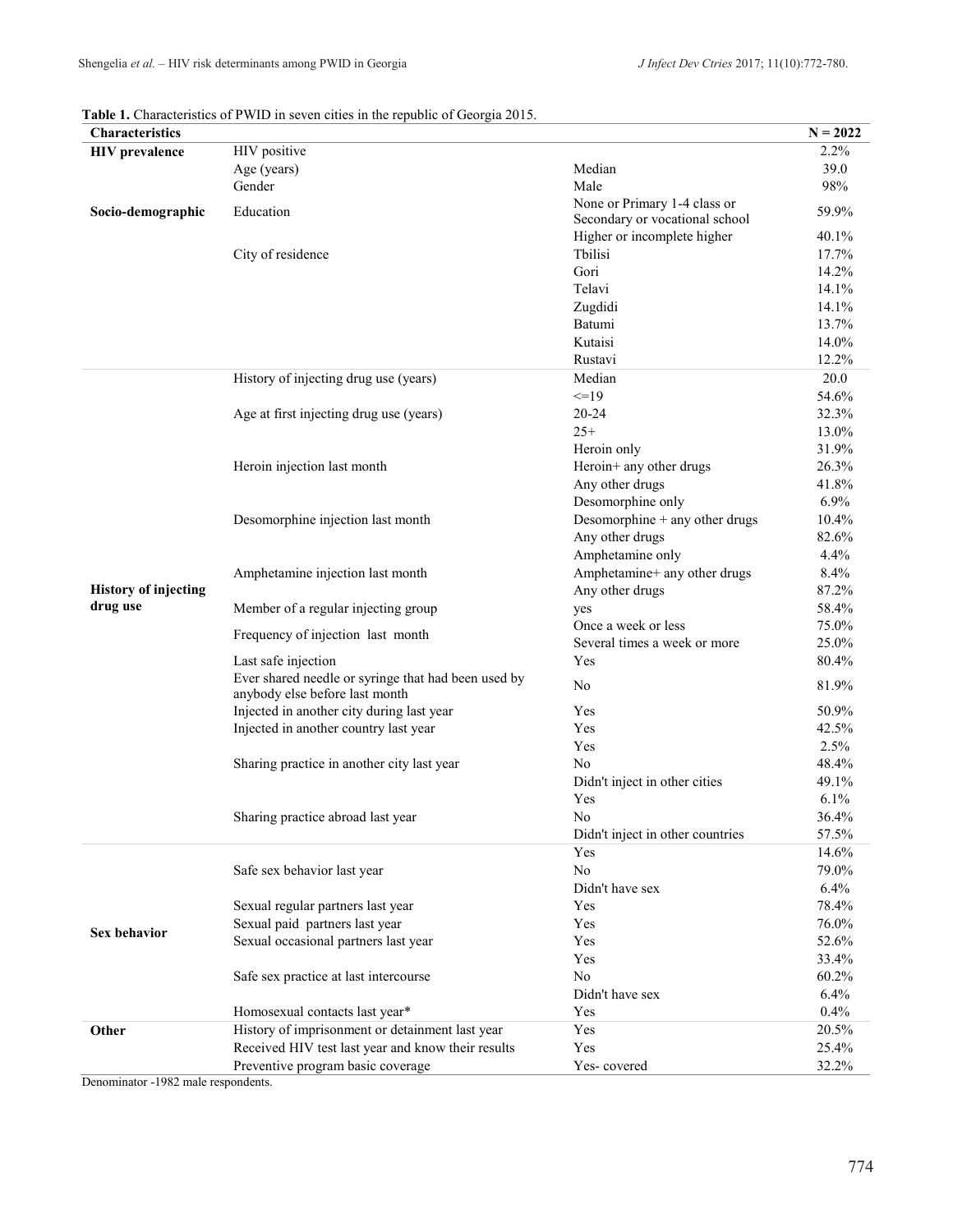#### **Results**

#### *Sample Characteristics*

The study in all seven locations recruited overall 2,037 eligible PWID. As we were analyzing factors associated with increased risk of HIV our analysis included 2,022 PWID who were tested for HIV. Table 1 below presents characteristics of the sample of 2,022 participants out of the total sample of 2,037 PWID who completed biomarker component. HIV prevalence among injecting drug users in all seven cities in the Republic of Georgia was 2.2%. Median age of the participants was 39 years with 20 years of median drug injection history. Vast majority of the respondents were male. Majority (54.6%) started intravenous drug use at age less than 19 years, about one third (32.3%) at age of 20-24 years and 13% started injecting at age 25 years or over. Only one fourth of the study participants were injecting drugs frequently - several times a week or more and more than half, 58.4% were member of a regular injecting group. The proportion of PWID who reported heroin only injections last month was 31.9%, only desomorphine was injected by 6.9% and only homemade amphetamine-type stimulants (Vint or Jeff) was reported by 4.4% of participants; all other 43.2% of PWID were injecting either more than one type of drugs from above list, or any other injecting drugs. The majority of PWID had safe injection practices at last injection or last month (80.4% and 81.9%, respectively), while safe sex behavior with any type of partner was quite low both at last intercourse (33.4%) and last year (14.6%). The survey investigated that 32.2% of the study participants were reached by a preventive program (basic coverage) and awareness rate of their HIV status was 25.4%. About half (50.9%) of PWID involved in the survey were injecting drugs out of their city of residence and 42.5% out of the Republic of Georgia last year, and only 2.5% had sharing practice in other cities, and 6.1% abroad consequently. Our study also revealed that about one fifth (20.5%) of the participants were detained under an administrative sentence, or imprisoned because of their drug use, at least once in the past 12 months in all seven cities.

#### *Bivariate analysis*

Bivariate correlations are presented in the Table 2. Analysis revealed factors associated with increased risk of HIV such as age, city of residence, duration and age at first injecting drug use, heroin injection, membership of a regular injecting group, safe sex behavior last year and safe sex practice at last intercourse, knowledge of their last year HIV status and basic coverage with

preventive program. Age increase in years increases risk of HIV infection (OR 1.04,  $p = 0.01$ ). City of residence also was found to be associated with HIV risk, but not for all seven cities. Only Batumi residents had higher odds of being HIV infected compared to those who were living in Rustavi OR  $6.01$  ( $p < 0.05$ ).

PWID, who injected drugs longer OR 1.03 ( $p =$ 0.05) were more likely to be HIV positive, although the association was not significant. Those who first injected drugs at age of 25 years or over had almost three times higher risk of HIV positivity ( $p = 0.01$ ) compared to those who first injected at age of 19 years or less. The type of drugs injected during last month was not found to be associated with HIV infection. The frequency of drug injection or safe injection practice during last month was not found to be associated with HIV infection. A significant association was observed between HIV positivity and having regular needle partners (OR 1.87,  $p < 0.05$ )

Being HIV positive was associated with safe sex practice. PWID who used a condom at last intercourse were more likely to be HIV infected  $(OR 4.02, p < 0.01)$ than those who did not use a condom. Likewise, PWID who always used a condom last year were almost five times more at risk of being HIV positive (OR 4.61,  $p <$ 0.01) compared to those who reported unsafe sexual practice. In addition, those who did not have sex last year were 3.63 times more likely to be HIV positive (p  $= 0.01$ ). We also analyzed condom use practice with regular partners and found, that HIV positive PWIDs tend to use a condom 2.5 times more often than those with HIV negative status ( $p \le 0.001$ , data not shown in the table).

Regression analysis demonstrated that knowledge of personal HIV status was a predictor of HIV infection. Significant association was found between HIV positivity and receiving an HIV test result in the last year (OR 2.07,  $p < 0.05$ ). Those PWID who were aware about HIV testing possibilities and received sterile injecting equipment or condom or brochure/ pamphlet/ booklet or qualified educational information last 12 months were more at risk of HIV infection compared to those, who did not benefit from the preventive program  $(OR 2.14, p=0.01).$ 

#### *Multivariate logistic regression*

In the multivariate regression analysis we used a stepwise method (5 steps in total). The results are presented in the Table 2. Significant association was found between HIV positivity and city of residence, history of drug injection, age at first injecting drug use, safe sex behavior last year and program basic coverage.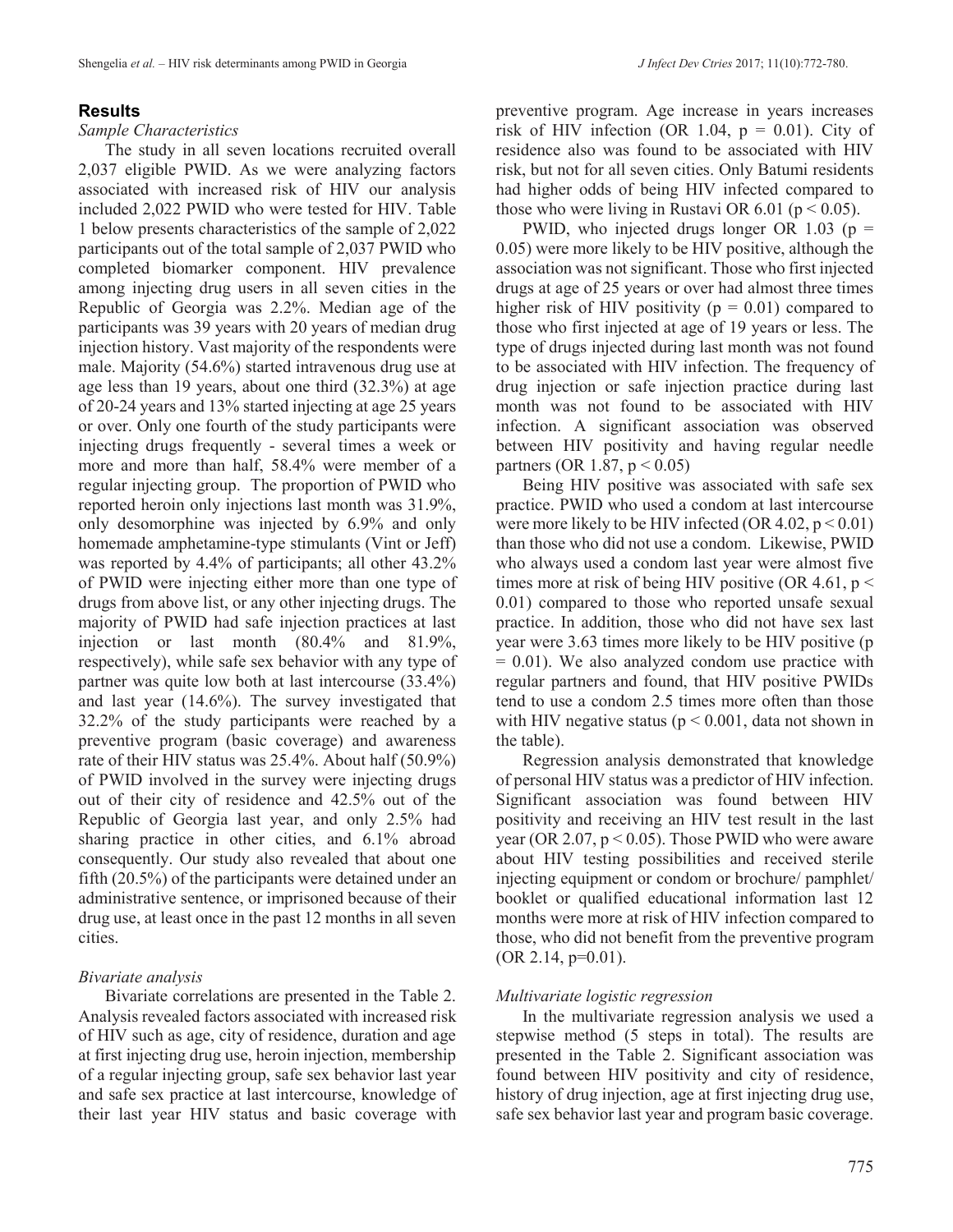|                                                                                             |                                   |                                                                   | <b>Bivariate regression</b>              |                                            | <b>Multivariate regression</b><br>(method-stepwise) |                       |
|---------------------------------------------------------------------------------------------|-----------------------------------|-------------------------------------------------------------------|------------------------------------------|--------------------------------------------|-----------------------------------------------------|-----------------------|
| Confounders                                                                                 | <b>References</b>                 |                                                                   | <b>Odds Ratio</b><br>$(95\% \text{ CI})$ | pvalue                                     | <b>Odds Ratio</b><br>$(95\% \text{ CI})$            | $\mathbf{p}$<br>value |
| Age (years)                                                                                 | Continuous                        |                                                                   | 1.04(1.01:1.07)                          | 0.01                                       |                                                     |                       |
| Education                                                                                   | Higher or<br>incomplete<br>higher | None or Primary 1-4 class or<br>Secondary or vocational<br>school | 1.45(0.76:2.74)                          | 0.26                                       |                                                     |                       |
|                                                                                             | Rustavi                           | Tbilisi                                                           | 1.73(0.33:9.00)                          | 0.51                                       | 1.93(0.36:10.27)                                    | 0.44                  |
|                                                                                             |                                   | Gori                                                              | 2.16(0.42:11.25)                         | 0.36                                       | 2.14(0.41:11.32)                                    | 0.37                  |
|                                                                                             |                                   | Telavi                                                            | 2.18(0.42:11.33)                         | 0.35                                       | 2.11(0.40:11.18)                                    | 0.38                  |
| City of residence                                                                           |                                   | Zugdidi                                                           | 2.61(0.52:13.07)                         | 0.24                                       | 2.77(0.54:14.13)                                    | 0.22                  |
|                                                                                             |                                   | Batumi                                                            | 6.01(1.34:26.89)                         | 0.02                                       | 7.24(1.58:33.1)                                     | 0.01                  |
|                                                                                             |                                   | Kutaisi                                                           | 3.54(0.74:16.81)                         | 0.11                                       | 3.62(0.75:17.56)                                    | 0.11                  |
| History of injecting drug<br>use (median years)                                             | Continuous                        |                                                                   | 1.03(1.00:1.06)                          | 0.05                                       | 1.03(1.00:1.07)                                     | 0.04                  |
| Age at first injecting                                                                      | $=19$                             | $20 - 24$                                                         | 1.42(0.71:2.83)                          | 0.32                                       | 1.85(0.90:3.82)                                     | 0.10                  |
| drug use                                                                                    |                                   | $25+$                                                             | 2.64(1.23:5.65)                          | 0.01                                       | 3.94(1.73:8.98)                                     | 0.00                  |
| Heroin injections last                                                                      | Any other                         | Heroin+ any other drugs                                           | 2.11(1.02:4.37)                          | 0.05                                       |                                                     |                       |
| month                                                                                       | drugs                             | Heroin only                                                       | 1.74(0.79:3.84)                          | 0.17                                       |                                                     |                       |
|                                                                                             |                                   | Desomorphine only                                                 | 0.31(0.04:2.27)                          | 0.25                                       |                                                     |                       |
| Desomorphine injections<br>last month                                                       | Any other<br>drugs                | Desomorphine + any other<br>drugs                                 | 1.04(0.41:2.68)                          | 0.93                                       |                                                     |                       |
|                                                                                             |                                   | Amphetamine only                                                  | 0.97(0.23:4.06)                          | 0.96                                       |                                                     |                       |
| Amphetamine injections<br>last month                                                        | Any other<br>drugs                | Amphetamine+ any other<br>drugs                                   | 0.25(0.03:1.82)                          | 0.17                                       |                                                     |                       |
| Member of a regular<br>injecting group                                                      | Yes                               | No                                                                | 1.87(1.02:3.42)                          | 0.04                                       |                                                     |                       |
| Frequency of injection<br>last month                                                        | Once a week<br>or less            | Several times a week or more                                      | 1.00(0.50:2.00)                          | 1.00                                       |                                                     |                       |
| Last safe injection                                                                         | Safe                              | Unsafe                                                            | 0.64(0.27:1.53)                          | 0.32                                       |                                                     |                       |
| Ever shared needle or<br>syringe that had been<br>used by anybody else<br>before last month | Safe-never<br>shared              | Unsafe-shared                                                     | 1.52(0.76:3.04)                          | 0.23                                       |                                                     |                       |
| Injected in another city<br>during last year                                                | N <sub>o</sub>                    | Yes                                                               | 0.73(0.40:1.33)                          | 0.30                                       |                                                     |                       |
| Injected in another<br>country last year                                                    | No                                | Yes                                                               | 0.94(0.51:1.72)                          | 0.83                                       |                                                     |                       |
| Sharing<br>practice<br>in                                                                   | No                                | Yes                                                               | 2.36(0.53:10.50)                         | 0.26                                       |                                                     |                       |
| another city last year                                                                      |                                   | Did not inject in other cities                                    | 1.46(0.78:2.72)                          | 0.23                                       |                                                     |                       |
| Sharing practice abroad                                                                     |                                   | Yes                                                               | 0.74(0.17:3.28)                          | 0.70                                       |                                                     |                       |
| last year                                                                                   | No                                | Did not inject in other<br>countries                              | 1.03(0.55:1.93)                          | 0.93                                       |                                                     |                       |
| Safe sex behavior last<br>year                                                              | No                                | Yes<br>Didn't have sex                                            | 4.61(2.4:8.85)<br>3.63(1.44:9.17)        | $\boldsymbol{0.00}$<br>$0.01\,$            | 5.32(2.71:10.47)<br>2.69(1:7.28)                    | 0.00<br>0.05          |
| Safe sex practice at last<br>intercourse                                                    | No                                | Yes<br>Didn't have sex                                            | 4.02(2.02:8.85)<br>4.86(1.79:13.17)      | $\boldsymbol{0.00}$<br>$\boldsymbol{0.00}$ | Not used in the<br>model                            |                       |
| History of imprisonment<br>or detainment last year                                          | Yes                               | No                                                                | 1.65(0.69:3.93)                          | 0.26                                       |                                                     |                       |
| Received HIV test last<br>year and know their<br>results                                    | No                                | Yes                                                               | 2.07(1.12:3.81)                          | 0.02                                       |                                                     |                       |
| Preventive program<br>basic coverage                                                        | No                                | Yes                                                               | 2.14(1.18:3.89)                          | $0.01\,$                                   | 2.00(1.07:3.73)                                     | 0.03                  |

#### Table 2. Bivariate and multivariate regression predicting of HIV positivity among PWID in seven cities in the Republic of Georgia 2015.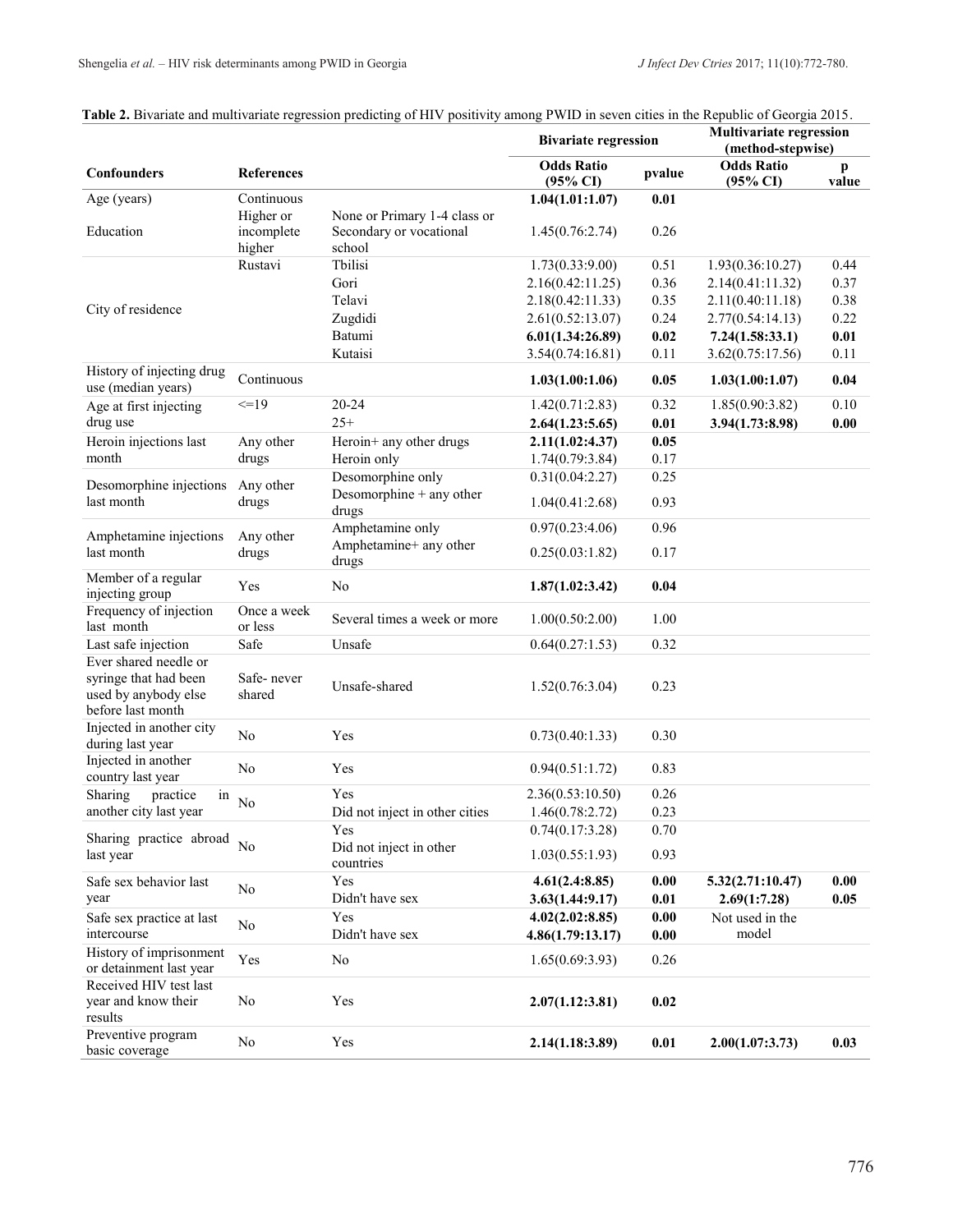All other significant variables from the bivariate analysis dropped out at the different steps of the model.

PWID who were Batumi residents were around seven times more likely to be HIV positive compared to the residents of Rustavi (OR 7.24,  $p = 0.01$ ). A longer duration of injecting drug use carried a statistically significant risk of HIV positive status (OR 1.03,  $p \le$ 0.05). Also, those survey participants who first injected drugs after 24 years of age had a four times higher odds of being HIV positive (OR 3.94,  $p < 0.01$ ).

The injecting drug users who reported consistent use of condoms last year were more likely to be HIV infected compared to those who reported unsafe sexual behavior with any type of partner (OR 5.32,  $p < 0.01$ ). A high, but not significant, association was found for PWID who did not practice sex last year (OR 2.69,  $p =$ 0.05) and HIV positive status.

The participants of the survey who were covered by HIV preventive program had also two times higher odds being HIV positive (OR 2.0,  $p < 0.05$ ).

#### **Discussion**

The estimated number of PWID in Central and Eastern Europe and Central Asia is more than 3 million and about one million are estimated to be HIV infected [9] but HIV prevalence across the region varies widely. The latest national prevalence estimate of HIV infection among PWID in the Republic of Georgia is based on the IBBS conducted in seven major cities in the Republic of Georgia in 2015. HIV prevalence varies across the seven cities from 0.9% in Rustavi to 4.8% in Zugdidi. The most representative estimate, at the country level, for the prevalence of HIV in the Republic of Georgia (2.2%, 95% CI 1.53-2.99) is based on analysis of a combined non weighted sample. There is no change observed from the previous national estimate of 3.0% (95% CI 2.20-4.04) defined by the 2012 IBBS study in six major cities in the Republic of Georgia [4].

The countries neighboring the Republic of Georgia report variable HIV prevalence rates among PWID. Turkey report a lower prevalence than the Republic of Georgia - 1.5% (2007) [10], although the latest data are almost a decade old and the data source was difficult to obtain. Armenia, Azerbaijan and Russia, data based on sero-surveillance studies, have higher prevalence estimates than the Republic of Georgia: Armenia 4%, (2014) [11], Azerbaijan 9.5%, (2011) [12], Russia 15.6%, (2009) [13]. Other Eastern European and Central Asian countries also report higher prevalence rates. Only Lithuania has low HIV prevalence - 3.2% (2014) [14]. The Central Asian countries Kyrgyzstan and Tajikistan report more than 10% among this key

population (2014) [15,16]. High HIV prevalence rates are reported by Ukraine about 20% (2014) [17], Belarus 25.1% (2015) [18] and Latvia 25.7% (2014) [19]. Serosurveillance studies among PWID in Estonia report stable but very high prevalence estimates at around 50% (2010-2014) [20].

Based on a systematic review of Central and Eastern Europe and Central Asia literature, heroin is reported as the main drug in Central Europe [21]. Russia [22], Ukraine [23] and Moldova [24] report injection of homemade opioids alongside heroin. In the Republic of Georgia heroin is also a common drug among intravenous drug users. In our survey, 58.2% were injecting heroin, among those 26.3% were injecting heroin alongside other drugs. Another frequently used drug is desomorphine. This drug, known under the name "krokodil", is a homemade opiate based drug and shows a high potential to cause dependence. It is used as a cheaper alternative to heroin. "Krokodil" is now widely spread in Russia, Ukraine and this drug is seen in European countries and USA [25,26]. Desomorphine was first captured by IBBS studies in 2009 and in 2012 and was mentioned as a most widespread injected drug [27]. The drug scene has changed dramatically in the Republic of Georgia over reent years in response to policy interventions such as legislative changes and enforcement measures against specific drugs. These interventions do not lead to the reduction of consumption but rather development of new sources of supply and increase use of other drugs [28] as a result of a switch from one drug to another by PWID. As expected in our analysis we did not observe any association between HIV infection and the type of drug, nor with the frequency of drug injection.

Duration of drug injection is a predictor of HIV infection possibly because the history of injecting drugs increases risk of potentially unsafe injections. In our study we looked at recent injection behavior and found that vast majority of PWID did not share needles or syringes last month (81.9%) or during their last injection (80.4%). Risky injection behavior was not a significant predictor of HIV infection; this can be explained by PWID shifting to safe injection behavior, and is also supported by the trend observed from the IBBS rounds since 2008 [4]. The recent evidence suggests that HIV risk is socially produced as individual HIV risk practices are shaped by the social context and environment [29]. In the Republic of Georgia the structural environment such as availability of needles and syringes in pharmacies is supportive of safe injection practice. Since the IBBS studies in 2002 and 2015 is has been reported that more than 90% of PWID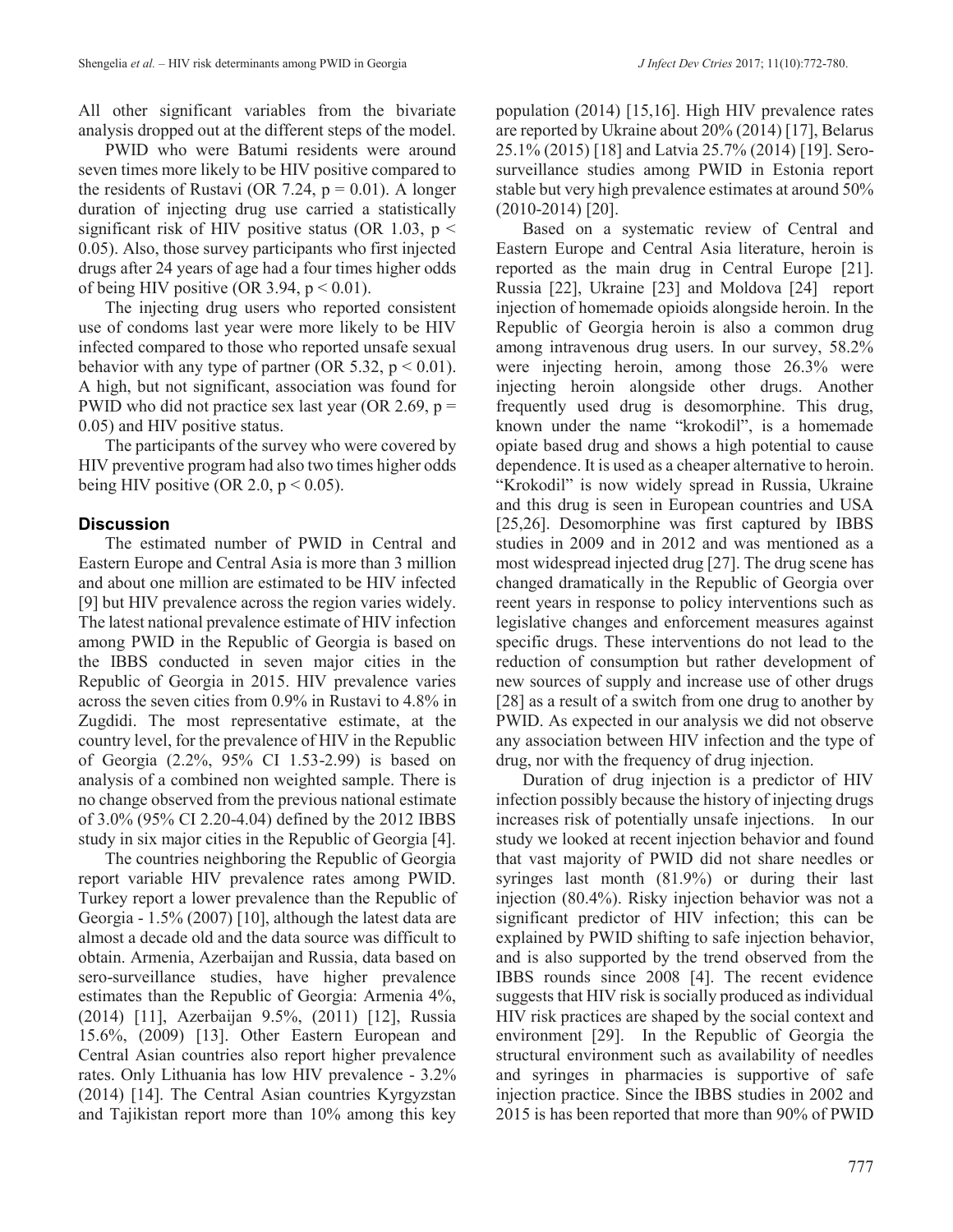obtain injecting equipment from a drugstore when needed [30,31,4]. Moreover, there is an increased coverage of PWID by Needle and Syringe Programs – the number of syringes distributed per injecting drug user per year in the Republic of Georgia increased from 22.7 in 2012 to 80.3 in 2015 [32].

Published evidence suggests drug injection initiation at older age is associated with safer behavior [33,34] but our analysis shows that PWID who started injection at later age, are more at risk of HIV infection. This phenomenon is difficult to explain and requires further research.

Preventive program basic coverage is associated with HIV infection. We determine that program basic coverage has been achieved if a person is aware about HIV testing possibilities and has received at least one of the following: a condom, an injecting equipment, an informational material or qualified information on HIV/AIDS during last year. As it is not possible to determine when an HIV infection was acquired and considering that reach with preventive programs has increased during last year [4], we argue that persons, most likely, were infected prior to contact with the preventive program. Alarming is that about 70% of injecting drug users are still not reached by preventive interventions. Interestingly, in both bivariate and multivariate analyses PWID who were using condom consistently last month, or did not have sex were more at risk of HIV. The explanation for this could be that infected injecting drug users are more likely to be aware of their status and practice safe sex to protect their sexual partners. This is supported by association between knowledge about HIV status during last year and HIV positivity shown by bivariate analysis. The literature shows that the PWID are unlikely to use condoms in steady relationships [35,36]. In our study HIV positive PWID practice more safe sex than their negative counterparts, indicating that HIV infected individuals underwent effective counseling leading to protective sexual behavior. Such a pattern has been described in the literature [37].

The findings should be viewed in light of several limitations. The analyzed data were collected using the RDS methodology in only seven cities in the Republic of Georgia and thus its findings should be generalized with caution. The study did not include 15-17 yearolds, due to age restriction. In addition female injecting drug users were not adequately enrolled due to social stigma. PWID with high economic status were not represented in the study. Recall and reporting bias might exist, as these biases are common to all face-toface interviews, although the survey anonymity should have minimized reporting bias. Given the crosssectional nature of the study design we are not able to determine the causality between phenomena.

# **Conclusion**

It is very important to keep HIV prevalence at a very low level and prevent any increase in transmission. Our study has shown that HIV positive PWID are more likely to have protected sex with their partners which reflects effective preventive interventions. While increase in the coverage of harm reduction programs was observed, the majority of injecting drug users are still not reached with these interventions. Changing environment may present additional challenges for harm reduction and current safe practices may change if not continuously supported by innovative HIV prevention programming.

## **Acknowledgements**

We acknowledge that the Curatio International Foundation financially and technically supported the work for this paper, which is based on the survey data funded by the Global Fund to fight HIV/AIDS, Tuberculosis and Malaria under the project "Geneationg evidence base fir risk behavior chenge and effectivness of preventive interventions among high risk group for HIV/AIDS". We express gratitude to Tamara Sirbiladze Lela Tavzarashvili, staff members of the Bemoni Public union and all study participants.

## **Authors' contribution**

NSh and ICh conceptualized the research and drafted the manuscript. NSh conducted statistical analysis and contributed to the paper. LS conducted a literature review. ICh and LS both reviewed the draft manuscript and contributed to finalization. All authors have read and approved the final manuscript.

## **References**

- 1. Georgian AIDS and Clinical Immunology Research Center (2016) HIV/AIDS epidemiology in Georgia, 2016 Available: http://aidscenter.ge/epidsituation\_eng.html. Accessed: 2 May 2016.
- 2. Joint United Nations Programme on HIV/AIDS (2015) UNAIDS, HIV and AIDS estimates, Georgia. Available: http://www.unaids.org/en/regionscountries/countries/georgia/. Accessed: 2 May 2016.
- 3. Joint United Nations Programme on HIV/AIDS (2015) Global AIDS Response Progress Report GEORGIA. Country Progress Report Reporting Period January – December, 2014 Available: http://www.unaids.org/sites/default/files/country/documents/ GEO\_narrative\_report\_2015.pdf Accessed: 27 April 2016
- 4. Curatio International Foundation, Bemoni Public Union, (2015) HIV risk and prevention behaviors among People Who Inject Drugs in seven cities of Georgia Bio-Behavioral Surveillance Survey in seven cities of Georgia Study Report.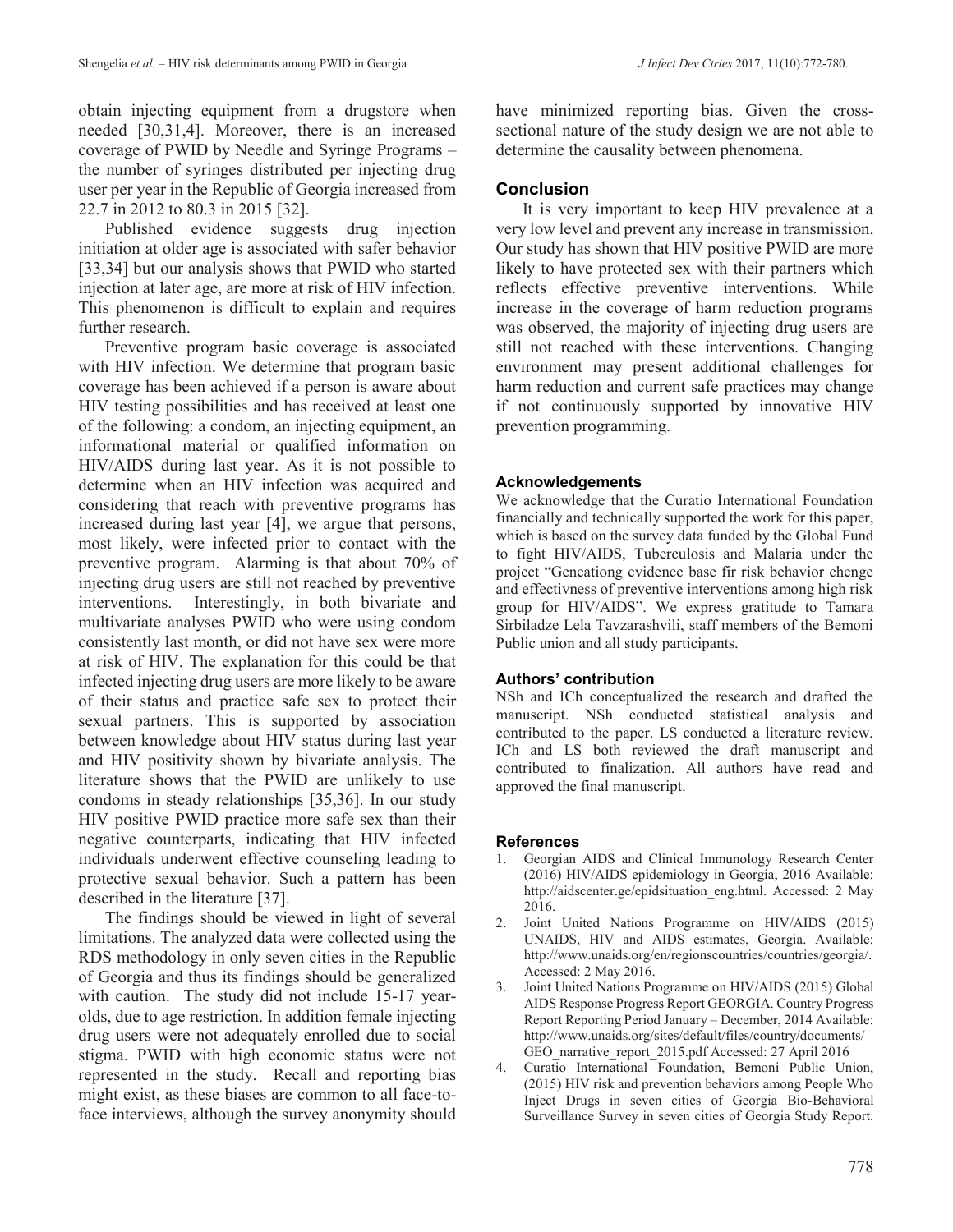Available: http://curatiofoundation.org/wpcontent/uploads/2016/03/PWID-BBS-Report-2015-ENG.pdf Accessed: 27 April 2016

- 5. Gile KJ, Johnston LG, Salganik MJ (2015) Diagnostics for respondent-driven sampling. J R Stat Soc Ser A Stat Soc 78: 241-269.
- 6. Salganic MJ, Heckathorn DD (2004) Sampling and estimation in hidden population using respondent-driven sampling. Soc Meth 34: 193-239
- 7. Heckathorn DD (2002) Respondent-driven sampling II: Deriving valid population estimates from chain-referral samples of hidden populations. Soc Prob 49: 11–34.
- 8. The world bank (2002) Global AIDS Monitoring and Evaluation Team; Surveys and surveillance. Available: http://gametlibrary.worldbank.org/. Accessed: 2 May 2016.
- 9. Mathers BM, Degenhardt L, Phillips B, Wiessing L, Hickman M, Strathdee SA, Wodak A, Panda S, Tyndall M, Toufik A, Mattick RP, 2007 Reference Group to the UN on HIV and Injecting Drug Use (2008) Global epidemiology of injecting drug use and HIV among people who inject drugs: a systematic review. Lancet 372: 1733–1745.
- 10. Joint United Nations Programme on HIV/AIDS (2007) AIDSinfo, Turkey, HIV prevalence in people who inject drugs. Available: http://aidsinfo.unaids.org/. Accessed: 2 May 2016.
- 11. Joint United Nations Programme on HIV/AIDS (2014) AIDSinfo, Armenia, HIV prevalence in people who inject drugs. Available: http://aidsinfo.unaids.org/. Accessed: 2 May 2016.
- 12. Joint United Nations Programme on HIV/AIDS (2014) Global AIDS response progress report Azerbaijan Country progress report reporting period January, 2012 – December, 2013.Available: http://files.unaids.org/en/dataanalysis/knowyourresponse/cou

ntryprogressreports/2014countries/AZE\_narrative\_report\_201 4.pdf Accessed: 27 April 2016

- 13. Joint United Nations Programme on HIV/AIDS (2009) AIDSinfo, Russian Federation, HIV prevalence in people who inject drugs. Available: http://aidsinfo.unaids.org/. Accessed 2 May 2016.
- 14. Joint United Nations Programme on HIV/AIDS (2014) AIDSinfo, Lituania, HIV prevalence in people who inject drugs. Available: http://aidsinfo.unaids.org/. Accessed 2 May 2016.
- 15. Joint United Nations Programme on HIV/AIDS (2014) AIDSinfo, Kyrgystan, HIV prevalence in people who inject drugs. Available: http://aidsinfo.unaids.org/. Accessed 2 May 2016.
- 16. Joint United Nations Programme on HIV/AIDS (2014) AIDSinfo, Tajikistan, HIV prevalence in people who inject drugs. Available: http://aidsinfo.unaids.org/. Accessed 2 May 2016.
- 17. Joint United Nations Programme on HIV/AIDS (2015) Global AIDS response progress report Ukraine Country progress report reporting period January 2012 – December, 2014. Available: http://files.unaids.org/en/dataanalysis/knowyourresponse/cou ntryprogressreports/2014countries/UKR\_narrative\_report\_20 14.pdf Accessed: 27 April 2016
- 18. Joint United Nations Programme on HIV/AIDS (2016) Global AIDS Response Progress Report Belarus Country Progress Report Reporting Period 2015 year. Available: http://www.unaids.org/sites/default/files/country/documents/ BLR\_narrative\_report\_2016.pdf Accessed: 27 April 2016
- 19. Joint United Nations Programme on HIV/AIDS (2015) Global AIDS Response Progress Report Latvia Country Progress Report Reporting Period January – December, 2014.Available: http://www.unaids.org/sites/default/files/country/documents/L VA\_narrative\_report\_2015.pdf Accessed: 27 April 2016
- 20. Joint United Nations Programme on HIV/AIDS (2016) "Global AIDS Response Progress Report Estonia Country Progress Report Reporting Period January – December, 2016.Available: http://www.unaids.org/sites/default/files/country/documents/E ST\_narrative\_report\_2016.pdf Accessed: 27 April 2016
- 21. Jolley E, Rhodes T, Platt L, Hope V, Latypov A, Donoghoe M, Wilson D (2012) HIV among people who inject drugs in Central and Eastern Europe and Central Asia: a systematic review with implications for policy. BMJ Open 2: 5.
- 22. Rhodes T, Platt L, Maximova S, Koshkina E, Latishevskaya N, Hickman M, Renton A, Bobrova N, McDonald T, T. Parry JV. (2006) Prevalence of HIV, hepatitis C and syphilis among injecting drug users in Russia: a multi-city study," Addiction 101: 252–266.
- 23. Dumchev KV, Soldyshev R, Qian HZ, Zezyulin OO, Chandler SD, Slobodyanyuk P, Moroz L, Schumacher JE (2009) HIV and hepatitis C virus infections among hanka injection drug users in central Ukraine: a cross-sectional survey. Harm Reduct J 6: 23.
- 24. Scutelniciuc O, Ilinschi E. (2009) Assessment of risk of HIV infection among most at risk adolescents. Chisinau: 2009.Available: https://www.unicef.org/ceecis/2008\_002\_Eng\_Risk\_Assessm
- ent\_MARA.pdf Accessed: 12 April 2016 25. Gahr M, Freudenmann RW, Hiemke C, Gunst IM. Connemann BJ, Schönfeldt-Lecuona C (2012) Desomorphine goes 'crocodile. J Addict Dis 31: 407–412.
- 26. Thekkemuriyi DV, John SG, Pillai U. (2014) 'Krokodil'--a designer drug from across the Atlantic, with serious consequences. Am J Med 127: 1–2.
- 27. Curatio International Foundation, Bemoni Public Union (2013) HIV risk and prevention behaviours among People Who Inject Drugs in six cities of Georgia. Bio-behavioral surveillance survey in Tbilisi, Batumi, Zugdidi, Telavi, Gori, Kutaisi in 2012 Availalbe: http://curatiofoundation.org/hiv-risk-andprevention-behaviors-among-people-who-inject-drugs-in-sixcities-georgia-2012/ Accessed: 12 April 2016
- 28. Otiashvili D, Tabatadze M, Balanchivadze N, Kirtadze I (2016) Policing, massive street drug testing and poly-substance use chaos in Georgia - a policy case study. Subst Abuse Treat Prev Policy 11: 4
- 29. Strathdee SA, Hallett TB, Bobrova N, Rhodes T, Booth T, Abdool T, Hankins CA. (2010) HIV and risk environment for injecting drug users: the past, present, and future. Lancet 376: 268–284.
- 30. Dershem L, Bonilla SG, Sirbiladze T, Todadze K, Dallabetta G, Tsagareli T, Stvilia K.(2003) Characteristics, high-risk behaviors and knowledge of STI/HIV/AIDS, and HIV and syphilis prevalence among injecting drug users in Tbilisi, Georgia - 2002. Available: http://pdf.usaid.gov/pdf\_docs/Pnadh021.pdf Accessed: 27 April 2016
- 31. Dershem L, Tabatadze M, Sirbiladze T, Tavzarashvili L, Todadze K, Tsagareli T (2007) Characteristics, high‐risk behaviors and Knowledge of STI/HIV/AIDS, and Prevalence of HIV, Syphilis and Hepatitis Among Injecting Drug Users in Tbilisi, Georgia: 2004 – 2006.Available: